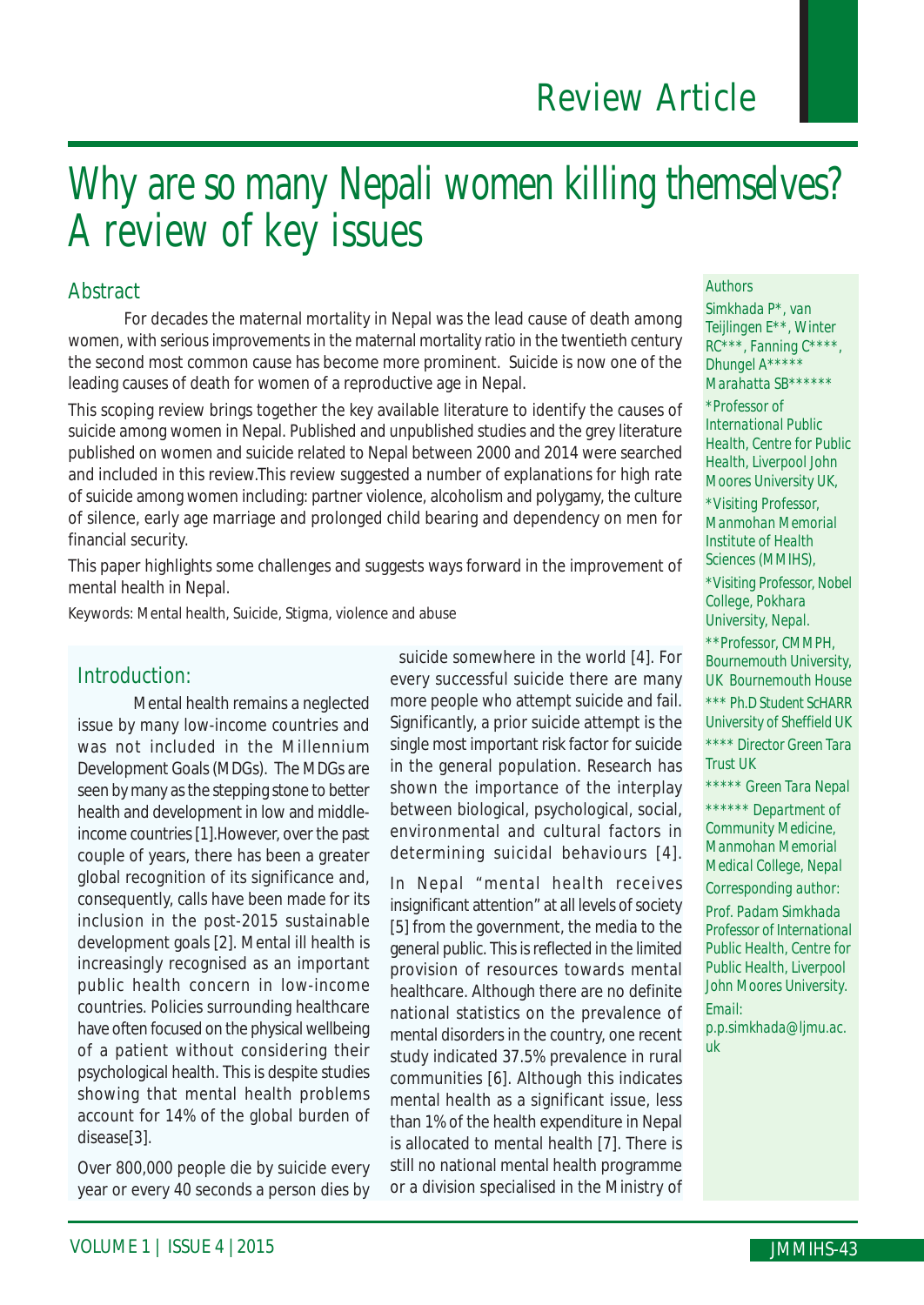Health to implement the national health policy that was formulated in 2006 [8]. The Government of Nepal has attempted to include mental health services as a basic primary health care component. However, it still remains inaccessible to most of the population at primary care level [8]. There is only one psychiatric hospital which is located in capital, and therefore inaccessible to most of the rural population. Additionally, mental health illness and those affected by it are still highly stigmatised [9]. Moreover; there are few trained health workers to deal with mental health problems in Nepal. Only 2% of medical and nursing training is dedicated to mental health, and most qualified doctors and nurses work in the cities [10]. There are only 32 psychiatrists and 68 psychiatric nurses for the whole country, all based in urban psychiatric units [10,11]. Very few referrals to higher levels of care are made from rural primary health centres and health posts [10,11], and health workers in such units generally have had no mental health training.

There is a wealth of literature investigating the link between mental illness and suicide risk, suggesting, for example that 90% of suicide cases are related to mental health problems such as depression and alcohol abuse [12]. Women of reproductive age suffer the highest rates of suicide and mental health problems in Nepal [13-15]. The number of suicides within this group has increased from 22 per 100,000 in 1998 to 28 per 100,000 in 2008.Suicide is now the leading causes of death for women of a reproductive age in Nepal [12].

This article aims to increase awareness of the public health significance of suicide and suicide attempts, to make suicide prevention a higher priority on the public health agenda and develop comprehensive suicide prevention strategies in Nepal. Therefore, this article explores (a) the pattern and cause of suicide among women; (b) the range of explanations of why women of reproductive age have high levels of suicide; (c) how suicide effects family, friends and the wider community; and (d) recommendations for future policies and practice to improve mental health in Nepal.

### **Methods**

This scoping review includes published and unpublished studies reported between 1994 and 2014 and other reports related to Nepal. The sources searched to identify studies included electronic databases such as Medline,

 CINAHL, Science Direct, and Scopus. WHO webpages and the Nepal Ministry of Health& Population web pages were also searched. The resulting papers were only read for key explanation for the high female suicide rate not detailed appraisal was conducted for this scoping study.

## Key Findings

## Profile of sufferers

There is a gender difference in suicide rates in Nepal. For women the most at risk group is those aged between 10 to 24 years, whereas for men it is those over the age of 35 [12]. There are higher rates of suicide in unmarried women compared to those who are married [12], this is likely to be because of the social pressure on women to marry. Therefore, if women do not achieve this, emotions of shame and insecurity maybe felt as a husband provides an income and house for the women. Castes and ethnic inequalities are still common in Nepal. This leads to social exclusion for individuals in lower castes and ethnic groups, making them high-risk groups [13]. For example, Dalit are more likely to have suicidal thoughts or suffer from depression than any other ethnic group [14].The feelings of worthlessness compared to others in society and lack of opportunities present for them, bring with them the increased chance of mental health problems. Geographically, those living in rural areas suffer more than those in urban areas. This is due to the remoteness and inaccessibility for amenities such as education, healthcare and the potential for higher incomes. Finally, those living with an abusive husband are more likely to commit suicide [15-16].

## High suicide among women: Possible explanation

### Patriarchal society in Nepal:

Nepal remains as strongly patriarchal society, with women suffering from low status [17]. Citizenship rights "are still accorded to women through male relatives, rather than in their own right" [18].This means that women lack the freedom to produce their own identity through ownership rights. The patriarchy in Nepal is evident from birth with the birth of a boy being more celebrated compared to the disappoint felt about having a girl [19]. Therefore underpinning Nepalese society and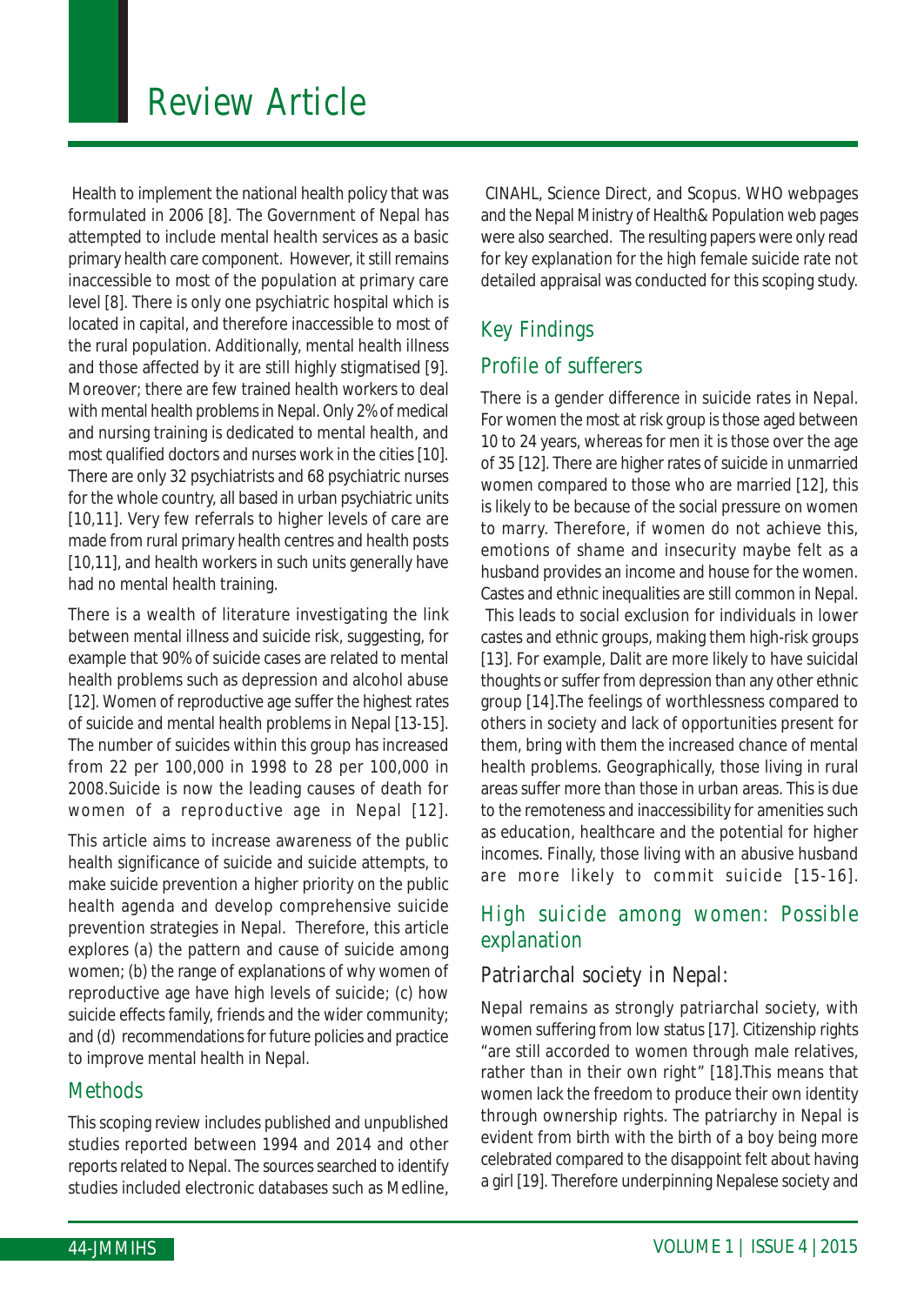relationships is the idea of male superiority and power [13]. The MOHP (2007) found that 21% of Nepalese men believe that a husband "is justified in beating his wife". Hence in Nepal there are strong power relations present, which influence the way that men interact with women. This impacts women's mental health in a multitude of ways. Low economic and social status means that women are vulnerable to domestic abuse. They depend on husbands or male family members to provide shelter, food and financial support. The lack of access to employment and education for women can make them feel trapped into their dependency on their husbands. This can lead to women committing suicide in order to escape their situation.

### Violence and abuse:

The influence of violence on attempted and committed suicide is well documented in many countries such as India [20], Bangladesh [21] and Nepal [16].. Ronsmans and Graham [22] argued that there is a strong relationship between domestic violence and mental health problems in women. It is particularly relevant in Nepal as 80% of women reported suffering from domestic violence [16]. Violence and abuse come from a number of forms including those of a sexual, physical and psychological nature. Sexual abuse is high in Nepal; in a clinical setting 50-70% of female patients had a history of sexual abuse, including husbands and extended family members [23].

Women can feel trapped within their abusive situations both physically and emotionally. A culture of silence is present in Nepal, whereby women are unable to speak about the violence that they suffer at home [12]. However, there can be severe psychological consequence for women in this context such as stress, depression, anxiety disorders and suicide [24].Through suppressing these negative emotions women are more likely to suffer from mental illness and experience suicidal thoughts. Pradhan et al. [12] argue that suicide is not only viewed as an escape from the physical abuse that they are exposed to but also an escape from the resounding emotional turmoil that women experience too. This culture of silence means that many suicides and suicide attempts go unreported, making it difficult to gage the exact extent to which this is a problem. This extends to speaking about mental health problems stemming from abuse. People fear stigmatisation associated with

 psychological distress and that admitting to it could bring shame on their family too [12]. Underreporting of violence can stem from the fear of further beating and making the long-term situation worse [25]. Once a year women can speak about their home situation, women are then permitted to write a song of Tiji. In the past these have been used as platforms where women can express the negative emotions that they may be experiencing due to their current life events [26]. After this day it is classed as sinful to sing such songs. This is classed as the one break from the culture of silence in Nepal.

Violence often occurs in the home. This space is considered a private area in an individual's life where they should feel safe and secure. However, if abuse is experienced this space becomes an area of hostility [12]. The psychological implications of this are that women no longer have a place where they can relax and feel safe. Living in fear about what may occur in the future creates emotional turmoil for an individual. Women of a reproductive age, especially those who are younger, are particularly. Niaz and Hassan [19] found that younger women suffer most from violence in the home, as they may not have developed psychological coping methods to handle the situation.

The main problem is that abuse, in some communities in Nepal, is an accepted part of a relationship [27]. Sexual and physical violence in Nepal can start at an early age, especially as it is common for women to be married off when they are young. Therefore, it is something that they have grown up experiencing, or have seen in the wider community. However, violence from an early age increases the probability of mental health problems or suicide in the future [23]. Changing the social norms surrounding violence and the culture of silence are important targets to help improve the mental health of women in Nepal.

## High rate of male migration:

Nepal has a high proportion of male migrant workers, and being a migrant worker can lead to mental health problems [28]. However, migration of husbands and partners can have an impact on the mental health and suicide risk of the women staying behind [29].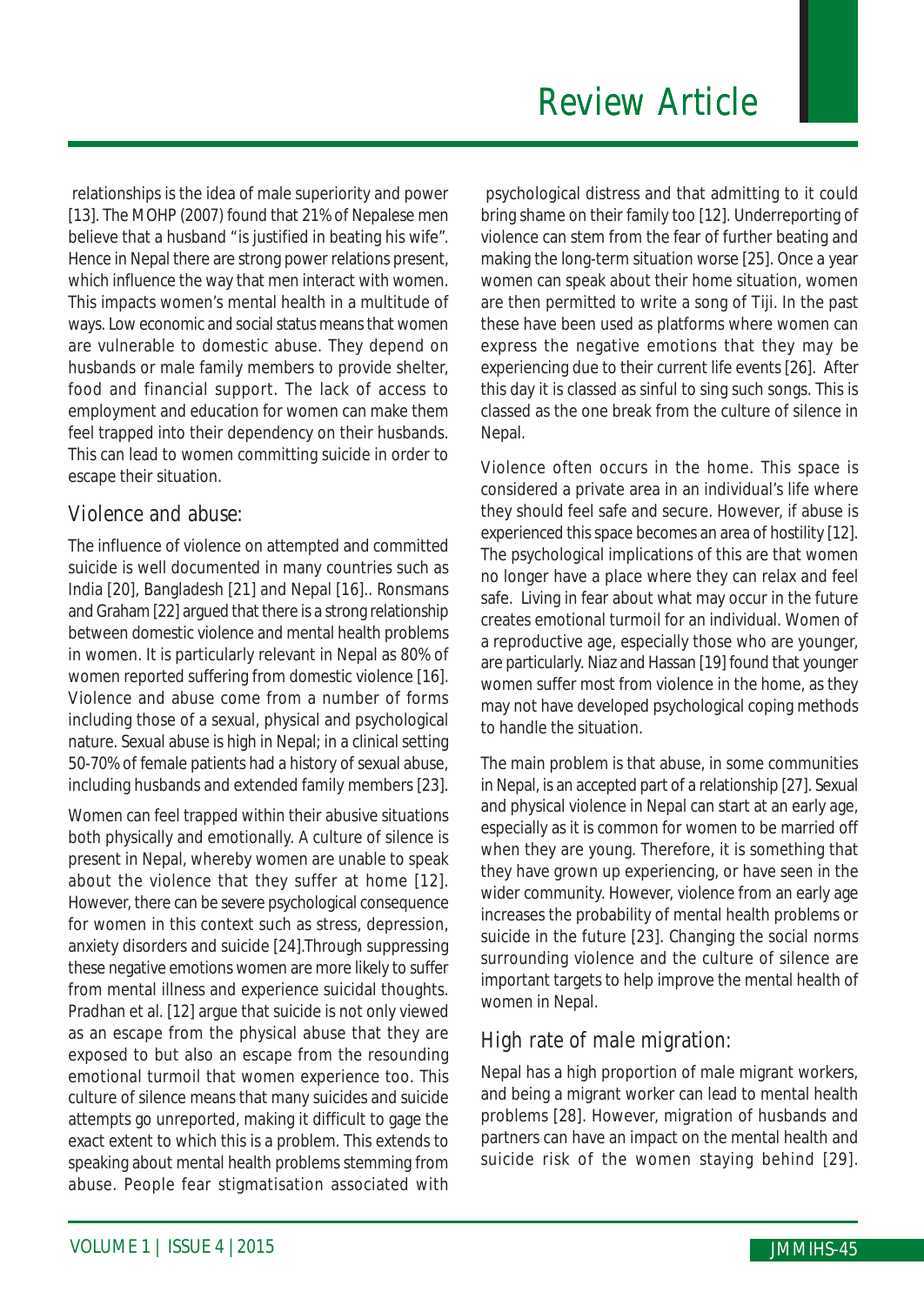## Relationship with husband:

The characteristics of a husband are deemed as being highly influential in a woman's mental health. Depression in women is often associated with having a negative or harmful relationship with their husband [30]. In "developing countries it is often the impact of a husband's substance abuse that leads to an increased risk of suicide in female counterparts"[12]. Several studies have shown that alcohol abuse from a husband has negative connotations for the wife's psychological health [30]. Alcohol-related problems include conflicts and violence; these again create an unstable environment for women and children to live in. Polygamy has a negative impact on the mental health and suicidal thoughts of a woman [13]. Although polygamy was made illegal in Nepal in 1997, it still exists [30]. Women who are married to a polygamist have higher rates of suicide due to the associated emotions including feelings of unworthiness and inadequacy as the husband finds another wife, and insecurity of their own position in the family. However, separation or divorce initiated by a husband can also lead to depression. This is exacerbated if the husband leaves the wife with children and no financial support. Such situations have led to women committing suicide to escape the difficult position [31].

### Expectations and limitations:

In every culture there are different societal norms and expectations placed upon both women and men. In Nepal the expectation is that women will marry and bear children, especially male ones. Early marriage results in girls leaving school in order to be a housewife, therefore reducing their opportunity to an education which could lead to better employment and independence in the future. For those still in school the threat of early marriage if their grades are poor puts extra pressure on girls to succeed [12]. The stress borne in both of these situations contributes to high levels of mental health problems in young women of a reproductive age.

Early marriage results in a prolonged period of time that women bear children in Nepal [19]. This can be further prolonged if they are trying for a boy [32]. The constant pressure to produce a male child, shame of having a girl and exhaustion from multiple childbirths

 has a negative impact on women's psychological health [33]. Additionally, if women have children at a very early age they are at risk of having long-term physical problems, and potential problem with subsequent pregnancies and childbirth. This in turn contributes extra stress for the women in the future when they try to conceive again. The additional problem with having the first child at a young age means that some young women are neither physically nor psychological fully developed to cope. Although there is the pressure to have children, the greater risks with pregnancies are those that are unwanted. Unsafe abortions due to fear of shame, still contribute to maternal deaths in Nepal [24]. Although abortion was legalised in 2002 and became incorporated in national policy in 2004, it still affects the mental health and wellbeing of a woman.

A major limitation for women in Nepal is a lack of access to personal financial security; this is particularly relevant if they are widowed, separated or if their husband has migrated to find employment [12]. Being left leaves the responsibility of care for the family primarily on the wife. The combination of women having lower education due to early marriage, plus their low social status means that sustainable and well-paid employment can be difficult to find [13]. Illicit jobs such as sex work become alternative sources of income. However, this has the adverse consequence of physical violence and is an insecure form of income [12]. Living in poverty, barriers to jobs and risk employment can create an environment that is detrimental to women's mental health.

#### Stigma:

Mental health remains highly stigmatised in Nepal. This contributes to the culture of silence surrounding psychological problems. Especially in rural area it is assumed that if an individual has a mental illness it is because of evil spirits [13], inherently revolving around the negative actions of the individual. This can cause a lack of acceptance from the family, as they are worried about being associated with the individual [18]. Therefore expressing emotions or admitting to suicidal thoughts is deemed unacceptable [12]. This is true in many developing countries, and leads to underreporting of the mental health problems across the whole population [34]. This stigma is also associated with discrimination within local communities, thereby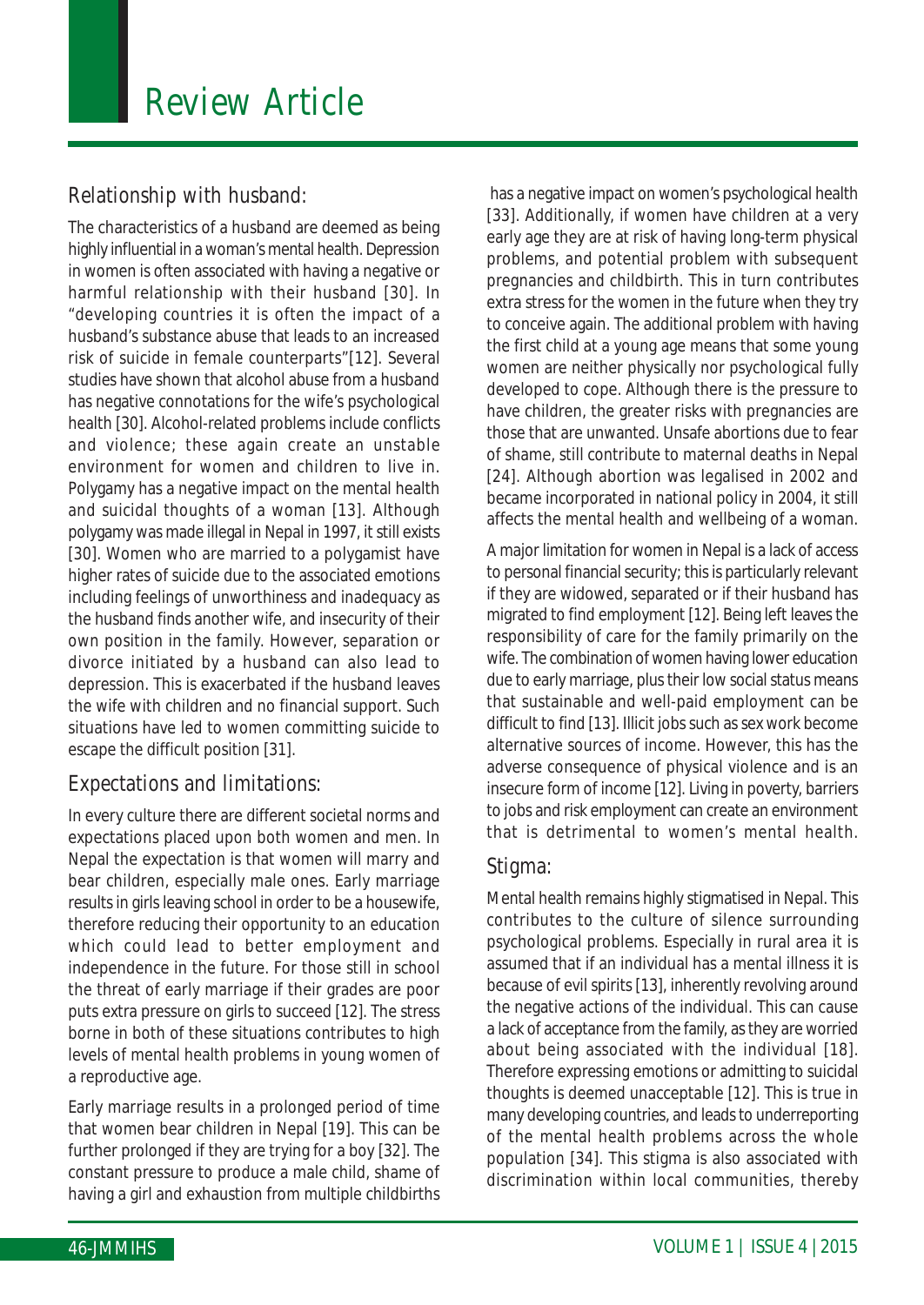denying access to social gatherings and sometimes employment if their mental illness is disclosed. However, the stigma and shame associated with poor mental health mean that despite having depressive emotions they are unable to express them. The feared and experienced stigma associated with having a mental health problem increases the chances of suicide.

## Effect on others

Although suicide is a personal act it affects the family, friends and community whether the individual has attempted or completed suicide. It is thought that one suicide substantially affects six people surrounding it [15]. Therefore it is important to consider the implications that the high rates of suicide in women of a reproductive age has on others. Dependants are particularly vulnerable to the death of their mother [35].If the manner of death is known then children can suffer from the stigmatisation by association with the deceased. There are negative effects of poor maternal mental health on the children whilst the woman is alive too. Women who are suffering from depression are less likely to breastfeed [30]. It has also been shown that poor mental health in the mother can lead to poor infant growth, lower cognitive ability and slower social development of the child [36-37]. Additionally, if a member of an individual's family has committed suicide it increases the chances of future suicides by associates and reduces their mental health level [12]. Therefore addressing the suicide rates in women of a reproductive age will reduce the negative implications of the wider community and their dependants.

## Discussion and Conclusions

Although it is women who should be targeted it is important to include men in any future action against poor mental health [17]. Many of the problems stem from the relationship between husband and wife, especially those that are violent or oppressive. Although it should be encouraged to make women feel empowered, for projects to be sustainable men must also be more accepting and supporting such changes. This can be achieved through activities such as involving them in pre and postnatal classes.

In Nepal poor mental health still goes unrecognised in

 many clinics and by medical professionals. The limited training that they receive and the few financial resources assigned to mental health reflect the disregard of psychological wellbeing. However, improving a mother's mental health can also improve that of her children. Increasing the awareness of psychological problems by both the general public and medical professionals could help illnesses to be recognised earlier so the woman can seek help. By increasing public knowledge and acceptance around mental health the culture of silence may slowly reduce so that women can talk about the situations that they are in. We must create platforms where women can safely to express their feelings around mental health, perhaps in the form of women's groups.

For any recommendation to be achieved on a large scale the importance of mental health in government planning and financial distribution should be raised. We need to train more staff on mental health issues, sensitise all staff and create mental health clinics to provide proper care. However, Nepal is a low-resource country making it difficult to redirect resources. Yet, training programmes and increasing awareness could be a positive initial step in reducing the problem of maternal mental health. This is particularly important for midwives and those involved in pre and postnatal check-ups. Full training of these medical professionals could help to assess whether a woman may need extra support.

The epidemiological data need to be carefully examined, as they may not reflect the reality of the situation. The WHO predicts that there may be 20 times more attempted suicides than the current figures suggest. Stigma, lack of understanding, the illegality and the culture of silence all contribute to this problem. Though there has been a start at exploring mental health in Nepal this needs to be expanded. It has been widely established that there is a dearth of mental care in Nepal [38,39].Future policies and interventions should focus on women of reproductive age in particular. This will also reduce the number of people who are affected by an individual committing suicide. We need more research studying the causes of poor mental health as well as more research into ways to improve it. Societal barriers such as the strong patriarchy, low status of women and barriers to entry of jobs and education need to be addressed. This will result in women having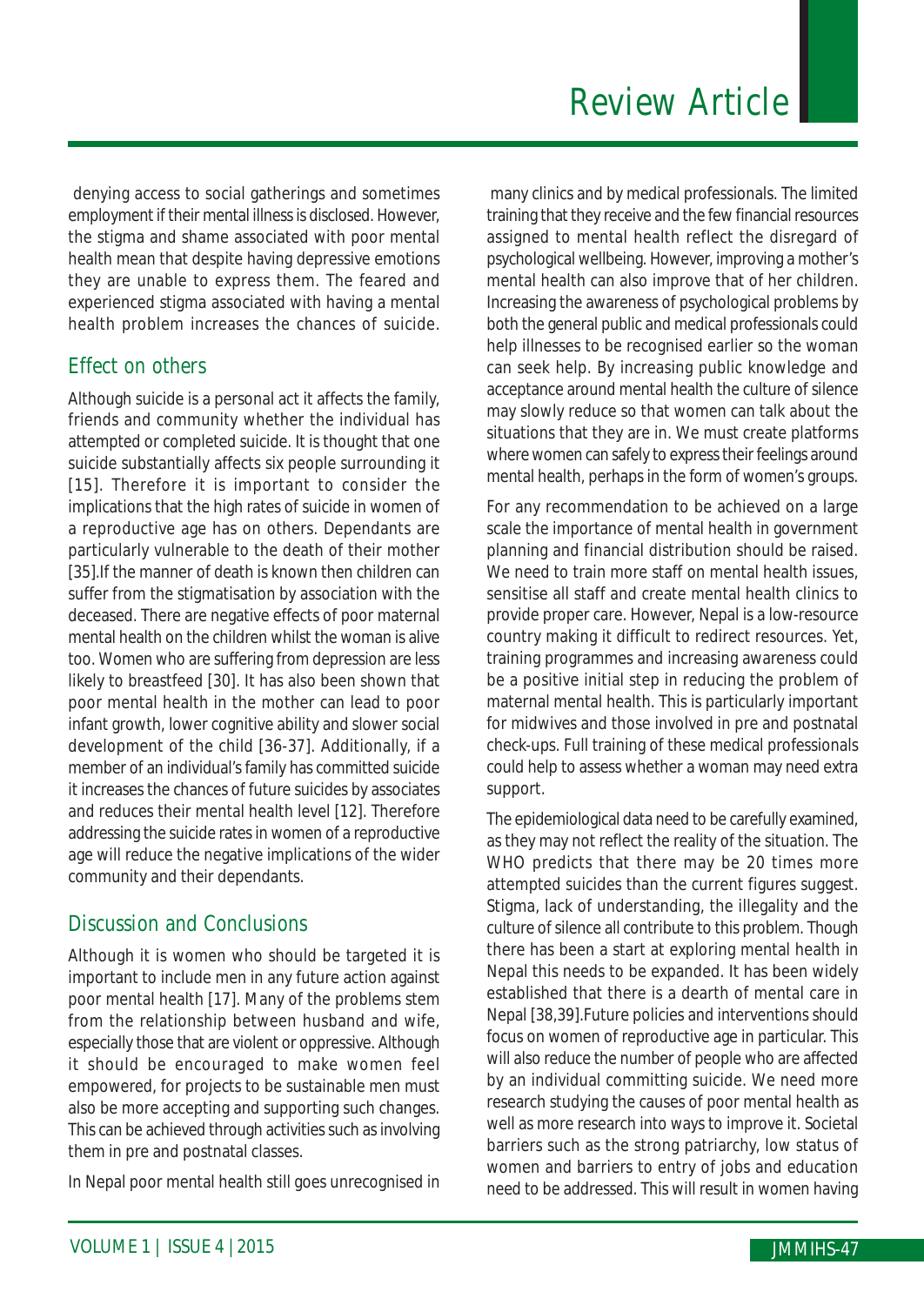more equality, and more social, cultural and socio-economic freedom. This is particularly important due to the strong relationship between domestic violence and depressive symptoms, greater freedom in the wider society may help women leave violent exploitative relationships. Mental healthcare needs to be recognised as a significant element of medicine and have increased resources available to it. This will not only improve the psychological state of their population, but also the physical health of Nepalese women and children.

#### **References:**

- 1. WHO(2002).Mental Health Global Action Programme.[Online].[cited 2014 March]. Available at http://www.who.int/mental\_health/media/en/265.pdf
- 2. Tomlinson, M. Global Mental Health: A sustainable post developmental Goal? International Health.2013; 5 1-
- 3. Prince, M., Patel, V., Saxena, S., Maj, M., Maselko, J., Phillips, M. et al. "No health without mental health."Lancet 370.2007; 859-877.
- 4. WHO,2013.Mental Health Factfiles .[online].[cited 2014 April]. Available: URL: http://www.who.int/features/factfiles/mental\_health/en/
- 5. Regmi, S., Pokharei, A., Ojha, S., Pradhan, S. and Chapagain, G. "Nepal mental health country profile."International Review of Psychiatry .2004;16 (1-2), 142-149.
- 6. Khattri, J.B. An Epidemiological Study of Psychiatric Cases in a Rural Community of Nepal. Nepal Journal of Medical Science.2013;2(1)
- 7. WHO (2008). Integrating mental health into primary care, A global perspective (Online) Available at http://www.who.int/mental\_health/resources/mentalhealth\_PHC\_2008.pdf (Accessed 34 April 2014)
- 8. Jha, A. Challenges of setting up psychiatric services in Nepal: Lessons from the first year of Janakpur Project.Asian journal of psychiatry.2011; 4(4) 297-299.
- 9. Jordans, M., Luitel, N., Tomlinson, M. and Komproe, I. Setting priorities for mental health care in Nepal: a formative study. BMC Psychiatry.2013; 13, 332-339.
- 10. Upadhyaya, K. Policy, strategy and plan of action to improve the mental health service in Nepal. Journal of Gandaki Medical College.2009; 2 (4), 1-4.
- 11. Tausig, M. and S. Subedi . The modern mental health system in Nepal: Organizational persistence in the absence of legitimating myths. Social Science & Medicine.1997; 45(3) 441-447
- 12. Pradhan, A., Poudel, P., Thomas, D. and Barnett, S. A review of the evidence: Suicide among women in Nepal, London: Options Consultancy Services Ltd.2011.
- 13. Joshi, S. and Kharel, J.Violence against women in Nepal: An overview.The Free Library [online].Available:URL:http://www.thefreelibrary.com/Violence Against Women in Nepal -- An Overview.2008.a01073875052 [01/04/2014].
- 14. Hicks, M. and Bhugra, D.Perceived causes of suicide attempts by U.K. South Asian women. American Journal of Orthopsychiatry.2003. 73 (4), 455-462.
- 15. Subba, S., Binu, V., Menezes, R. Pattern and trend of deliberate self-harm in Western Nepal.Journal of Forensic Science.2009;54 (3), 704-707.
- 16. Karki, C. "Suicide: Leading cause of death among women in Nepal." Kathmandu University Medical Journal.2011; 9 (3), 157-158.
- 17. Poudel-Tandukar, K., Poudel, K., Yasuoka, J., Eto, T. and Jimba, M.Domestic violence against women in Nepal. The Lancet.2008;371, 1664.
- 18. Laczo, M.Deprived of an individual identity: Citizenship and women in Nepal. Gender and Development.2003; 11 (3), 76-82.
- 19. Niaz, U. and Hassan, S.Culture and mental health of women in South-East Asia.World Psychiatry.2006; 5 (2), 118-120.